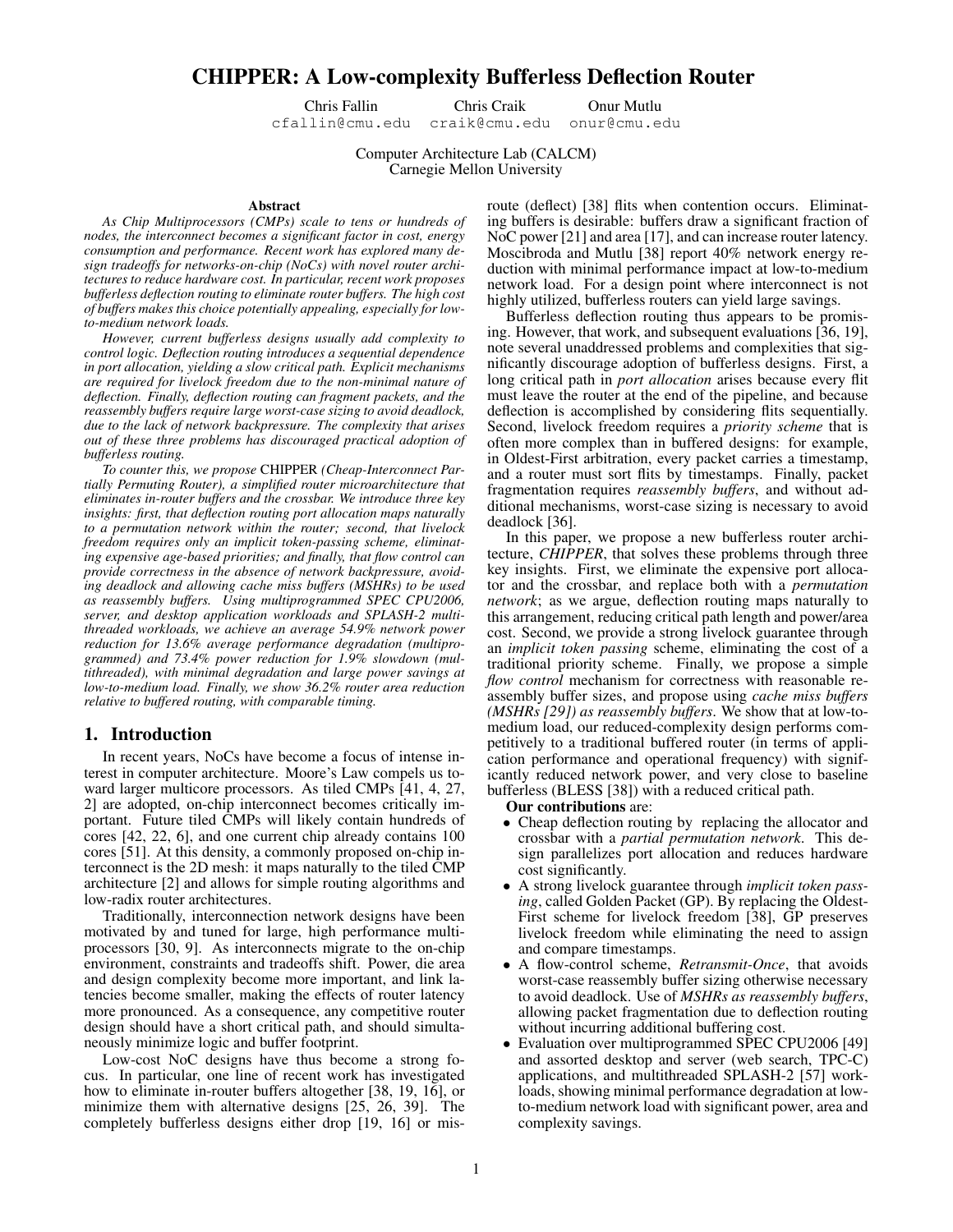## 2. Bufferless Deflection Routing

## 2.1. Why Bufferless? (and When?)

Bufferless<sup>1</sup> NoC design has recently been evaluated as an alternative to traditional virtual-channel buffered routers [38, 19, 16, 31, 52]. It is appealing mainly for two reasons: reduced hardware cost, and simplicity in design. As core count in modern CMPs continues to increase, the interconnect becomes a more significant component of system hardware cost. Several prototype manycore systems point toward this trend: in MIT RAW, interconnect consumes ∼40% of system power; in the Intel Terascale chip, 30%. Buffers consume a significant portion of this power. A recent work [38] reduced network energy by 40% by eliminating buffers. Furthermore, the complexity reduction of the design at the high level could be substantial: a bufferless router requires only pipeline registers, a crossbar, and arbitration logic. This can translate into reduced system design and verification cost.

Bufferless NoCs present a tradeoff: by eliminating buffers, the peak network throughput is reduced, potentially degrading performance. However, network power is often significantly reduced. For this tradeoff to be effective, the power reduction must outweigh the slowdown's effect on total energy. Moscibroda and Mutlu [38] reported minimal performance reduction with bufferless when NoC is lightly loaded, which constitutes many of the applications they evaluated. Bufferless NoC design thus represents a compelling design point for many systems with low-to-medium network load, eliminating unnecessary capacity for significant savings.

### 2.2. BLESS: Baseline Bufferless Deflection Routing

Here we briefly introduce bufferless deflection routing in the context of BLESS [38]. BLESS routes flits, the minimal routable units of packets, between nodes in a mesh interconnect. Each flit in a packet contains header bits and can travel independently, although in the best case, all of a packet's flits remain contiguous in the network. Each node contains an injection buffer and a reassembly buffer; there are no buffers within the network, aside from the router pipeline itself. Every cycle, flits that arrive at the input ports contend for the output ports. When two flits contend for one output port, BLESS avoids the need to buffer by misrouting one flit to another port. The flits continue through the network until ejected at their destinations, possibly out of order, where they are reassembled into packets and delivered.

Deflection routing is not new: it was first proposed in [3], and is used in optical networks because of the cost of optical buffering [8]. It works because a router has as many output links as input links (in a 2D mesh, 4 for neighbors and 1 for local access). Thus, the flits that arrive in a given cycle can always leave exactly *N* cycles later, for an *N*-stage router pipeline. If all flits request unique output links, then a deflection router can grant every flit's requested output. However, if more than one flit contends for the same output, all but one must be deflected to another output that is free.

2.2.1. Livelock Freedom Whenever a flit is deflected, it moves further from its destination. If a flit is deflected continually, it may never reach its destination. Thus, a routing algorithm must explicitly avoid livelock. It is possible to

probabilistically bound network latency in a deflection network [28, 7]. However, a deterministic bound is more desirable. BLESS [38] uses an *Oldest-First* prioritization rule to give a deterministic bound on network latency. Flits arbitrate based on packet timestamps. Prioritizing the oldest traffic creates a consistent total order and allows this traffic to make forward progress. Once the oldest packet arrives, another packet becomes oldest. Thus livelock freedom is guaranteed inductively. However, this age-based priority mechanism is expensive [36, 19] both in header information and in arbitration critical path. Alternatively, some bufferless routing proposals do not provide or explicitly show deterministic livelock-freedom guarantees [19, 16, 52]. This can lead to faster arbitration if it allows for simpler priority schemes. However, a provable guarantee of livelock freedom is necessary to show system correctness in all cases.

2.2.2. Injection BLESS guarantees that all flits entering a router can leave it, because there are at least as many output links as input links. However, this does not guarantee that new traffic from the local node (e.g., core or shared cache) can always enter the network. A BLESS router can inject a flit whenever an input link is empty in a given cycle. In other words, BLESS requires a "free slot" in the network in order to insert new traffic. When a flit is injected, it contends for output ports with the other flits in that cycle. Note that the injection decision is purely local: that is, a router can decide whether to inject without coordinating with other routers.

2.2.3. Ejection and Packet Reassembly A BLESS router can eject one flit per cycle when that flit reaches its destination. In any bufferless deflection network, flits can arrive in random order; therefore, a packet reassembly buffer is necessary. Once all flits in a packet arrive, the packet can be delivered to the local node. Importantly, this buffer must be managed so that it does not overflow, and in such a way that maintains correctness. The work in [38] does not consider this problem in detail. Instead, it assumes an infinite reassembly buffer, and reports maximum occupancies for the evaluated workloads. We will return to this point in § 3.3.

## 3. Deflection Routing Complexities

While bufferless deflection routing is conceptually and algorithmically simple, a straightforward hardware implementation leads to numerous complexities. In particular, two types of problem plague baseline bufferless deflection routing: high hardware cost, and unaddressed correctness issues. The hardware cost of a direct implementation of bufferless deflection routing is nontrivial, due to expensive control logic. Just as importantly, correctness issues arise in the reassembly buffers when they have practical (non-worst-case) sizes, and this fundamental problem is unaddressed by current work. Here, we describe the major difficulties: *output port allocation*, *expensive priority arbitration*, and *reassembly buffer cost and correctness*. Prior work cites these weaknesses [36, 19]. These problems directly lead to the three key insights in CHIPPER. We will describe in each in turn.

#### 3.1. Output Port Allocation

Deflection-routing consists of mapping a set of input flits, each with a preferred output and some priority, to outputs such that every flit obtains an output. This computation is fundamentally difficult for two reasons: *(i)* every non-ejected input flit must take some output, since flits are never buffered

<sup>&</sup>lt;sup>1</sup>More precisely, a "bufferless" NoC has no in-router (e.g., virtual channel) buffers, only pipeline latches. Baseline bufferless designs, such as BLESS [38], still require reassembly buffers and injection queues. As we describe in § 4.3, we eliminate these buffers as well.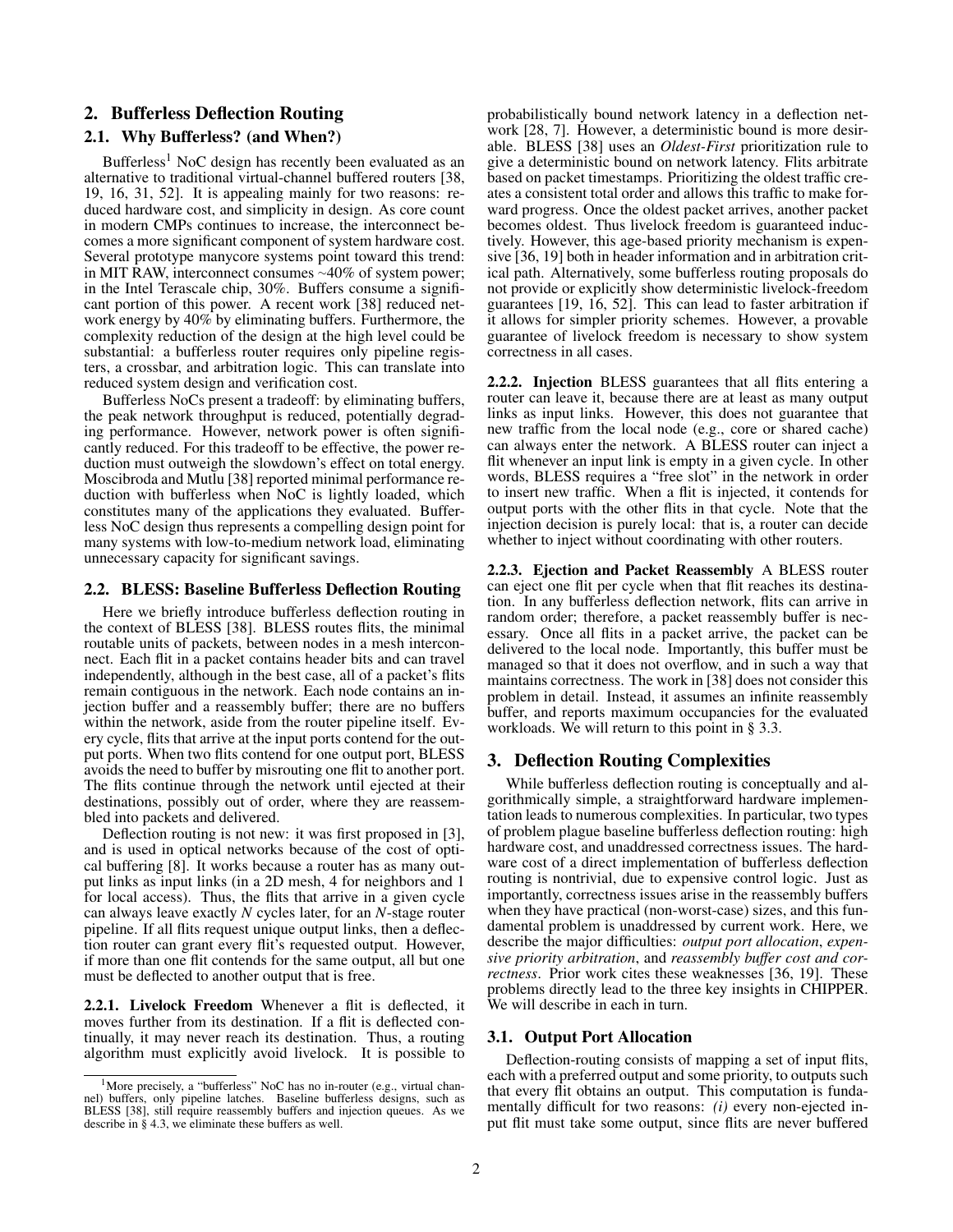

Figure 1: Port allocator structures: deflection routing requires more complex logic with a longer critical path.

or dropped; and *(ii)* a higher-priority flit might take a lowerpriority flit's preferred output, so the routing for a given flit involves an inherently sequential dependence on all higherpriority flits' routing decisions (as noted in [36] and [19]). In other words, the routing decision depends on the earlier port allocations; furthermore, the notion of "earlier" depends on the sorted ordering of the inputs. Thus, flits must be sorted by priority before port allocation. A carry-select-like parallel optimization [19] can reduce the critical path by precomputing deflections (e.g., for all possible permutations of flit priorities), but the sequential dependence for final port allocation remains a problem, and the area and power cost of the redundant parallel computations is very high with this scheme.

Fig. 1 shows a high-level comparison of the buffered and bufferless port allocation problems. In a traditional buffered router, each output port can make its arbitration decision independently: multiple flits request that output port, the port arbiter chooses one winner, and the remaining flits stay in their queues. In contrast, port allocation is inherently more difficult in a bufferless deflection router than in a buffered router, because the decision is global over all outputs. The algorithm requires that we obey priority order, and so flits must pass through a sort network before allocating ports. Then, port allocation occurs sequentially for each flit in priority order. Because flits that lose arbitration deflect to other ports, lower-priority flits cannot claim outputs until the deflection is resolved. Thus, the port allocator for each flit must wait for the previous port allocator. The sequential dependence creates a long critical path; the worst case, in which all flits contend for one port, limits router speed. Finding a full permutation with deflections, in a bufferless router, has inherently less parallelism, and more computation, than port allocation in a buffered router.

### 3.2. Priority Arbitration

The priority arbitration problem – computing a priority order on incoming flits – also becomes more costly in a bufferless deflection network. In particular, the network must explicitly avoid livelock through careful design of its priority scheme. One option (used in [38]) is an Oldest-First priority scheme to guarantee flit delivery: the oldest flit will always make forward progress, and once it is delivered, another flit becomes the oldest. However, this scheme requires an age field in every packet header, and the field must be wide enough to cover the largest possible in-flight window. The arbiter then needs to sort flits by priorities in every cycle. A bitonic sort network [5] can achieve this sort in three stages for 4 flits. Unfortunately, this is a long critical path in a high-speed router, especially when combined with the port allocator; alternately, pipelining the computation yields a longer router latency, impacting performance significantly.

### 3.3. Reassembly Buffers

A bufferless deflection network must provide buffer space at network entry and exit: injection and reassembly buffers, respectively. Injection buffers are necessary because injection can only occur when there is an empty slot in the network, so new traffic must wait its turn; reassembly buffers are needed because deflection routing may fragment packets in transit. Injection buffers pose relatively little implementation difficulty: a node (e.g., a core or a shared cache) can stall when its injection FIFO fills, and can generate data on demand (e.g., from the cache, in the case of a cache-miss request). However, reassembly buffers lead to correctness issues that, without a more complex solution, yield large worst-case space requirements to avoid deadlock. Worst-case sizing is impractical for any reasonable design; therefore, this is a *fundamental* problem with bufferless deflection networks that must be solved at the algorithmic level.

Despite the fundamental nature of this problem in deflection routing, management of reassembly buffer space has not yet been considered in existing deflection-routed NoCs. BLESS [38] assumes infinite buffers, and then gives data for maximum reassembly buffer occupancy. In a real system, buffers are finite, and overflow must be handled. Michelogiannakis et al. [36] correctly note that in the worst case, a reassembly buffer must be sized to reassemble all packets in the system simultaneously.

To see why this is the case, observe the example in Fig. 2. Assume a simple reassembly-slot allocation algorithm that assigns space as flits arrive, and frees a packet's slot when reassembly is completed. The key observation is that a bufferless deflection network has no flow control: whereas in a buffered network, credits flow upstream to indicate free downstream buffer space (for both in-network buffers and final endpoint reception), nodes in a bufferless network are free to inject whenever there is a free outbound link at the local node. Thus, a reassembly buffer-full condition is not transmitted to potential senders, and it is possible that many packets are sent to one destination simultaneously. When all packets are sent to this single node (e.g., Node 0), the first several flits to arrive will allocate reassembly slots for their packets. Once all slots are taken, flits from other packets must remain in the network and deflect until the first packets are reassembled. Eventually, this deflecting traffic will fill the network, and block further injections. If some flits constituting the partially reassembled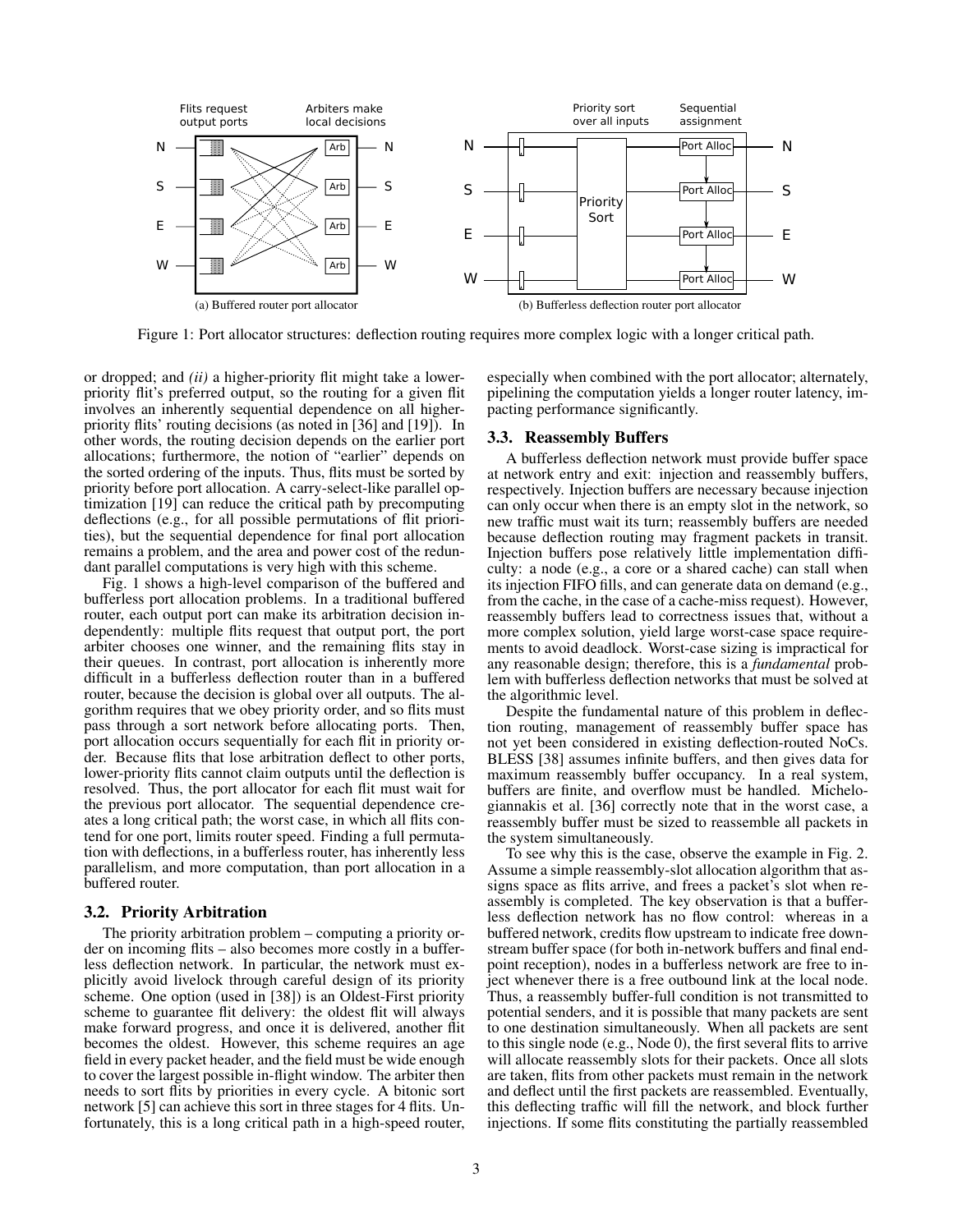

All network links filled with flits

Figure 2: Deadlock due to reassembly-buffer overflow.

packets flits have not been injected yet (e.g., packet A), deadlock results. We have observed such deadlock for reasonable reassembly buffer sizes (up to 4 packet slots) in realistic workloads of network-intensive applications.

Fundamentally, this deadlock occurs because of a lack of *backpressure* (i.e., buffer credits) in the network. In other words, reassembly buffers have no way to communicate to senders that they are full, and so the only way to avoid oversubscription is worst-case provisioning. A bufferless network provides backpressure only in local injection decisions [23] – i.e., when the network is locally busy, a node cannot inject – which is not sufficient to prevent deadlock, as we just argued.

To build an effective bufferless deflection NoC, we *must* guarantee correctness with a reasonable reassembly buffer size. As argued above, the naïve locally-controlled buffer allocation leads to worst-case sizing, which can significantly reduce the area and energy benefits of bufferless routing. Because reassembly buffers are a necessary mechanism for deflection routing, and because the lack of flow control might allow deadlock unless buffers are unreasonably large, we consider the reassembly-buffer problem to be fundamentally critical to *correctness*, just as efficient port allocation and priority arbitration are fundamental to *practicality*. These three complexities directly motivate the key insights and mechanisms in our new router, *CHIPPER*.

### 4. CHIPPER: Mechanisms

As we have seen, bufferless deflection routing introduces several complexities that are not present in traditional buffered networks. Here, we introduce *CHIPPER* (Cheap-Interconnect Partially Permuting Router), a new router microarchitecture based on the key insight that these complexities are artifacts of a *particular formulation* of deflection routing, rather than fundamental limitations. By introducing a new architecture based on a *permutation network*, and two key algorithms, *Golden Packet* and *Retransmit-Once*, we provide a feasible implementation of bufferless deflection routing. More details are available in a technical report [15].

### 4.1. Permutation Network Deflection Routing

Section 3.1 describes how deflection routing can lead to inefficient port allocation, because of the sequential dependence that deflection implies. We observe that sequential port allocation is not necessary for ensuring mutual exclusion on

output ports. Instead, the deflection-routing problem can map to a permutation network. A network composed of 2x2 arbiter blocks that either pass or swap their arguments will implicitly give a 1-to-1 mapping of inputs to outputs. In other words, if we assign the outputs of a permutation network to the output ports of a router, mutual exclusion naturally arises when flits contend for an output port, because at the final stage, only one flit can take the output. This idea leads to a completely new router organization.

Fig. 3 shows the high-level CHIPPER router architecture. The pipeline contains two stages: eject/inject (parts *(a)*, *(b)*, *(c)*, described in § 4.1.1 below) and permute. As shown, the permutation network replaces the *control* and *data* paths in the router: there is no crossbar, as each flit's data payload travels with the header bits through the permutation network. This leads to a more area-efficient design.

A permutation network directs deflected flits to free ports in an efficiently parallelized way. However, obeying priority order in port allocation still requires a sequential allocator. To eliminate this problem, we relax the problem constraints: *we require only that the highest-priority flit obtains its request*. As we will argue below (in  $\S$  4.2), this constraint is sufficient for livelock freedom. This also allows the permutation network to have a simpler design (with fewer stages) that gives only partial permutability.<sup>2</sup> The design is fully connected: if there is only one input flit, it can route from any input to any output. However, the single crossover limits the possible turn configurations. Note that the assignments of input ports relative to output ports is "twisted": N and E are paired on input, while N and S are paired on output. This arrangement is due to the observation that straight-through router traversals  $(N \iff S, \text{ or } E \iff W)$  are more common than turns.<sup>3</sup>

Our second insight is that the priority sort and port allocation steps can be combined in the permutation network. (However, note that the permutation network does not need to perform a full sort, because we only need to determine the highest-priority flit.) The key to this arrangement is in the steering function of each 2x2 arbiter block: first, a priority comparison determines a winning flit; then, the winning flit

<sup>&</sup>lt;sup>2</sup>While this increases deflection rate, we show in our evaluations in § 5 that the impact in the common case is minimal. The critical-path and simplicity savings thus outweigh this cost.

 $3$ [25] also makes use of this observation to obtain a cheap microarchitecture in a different way.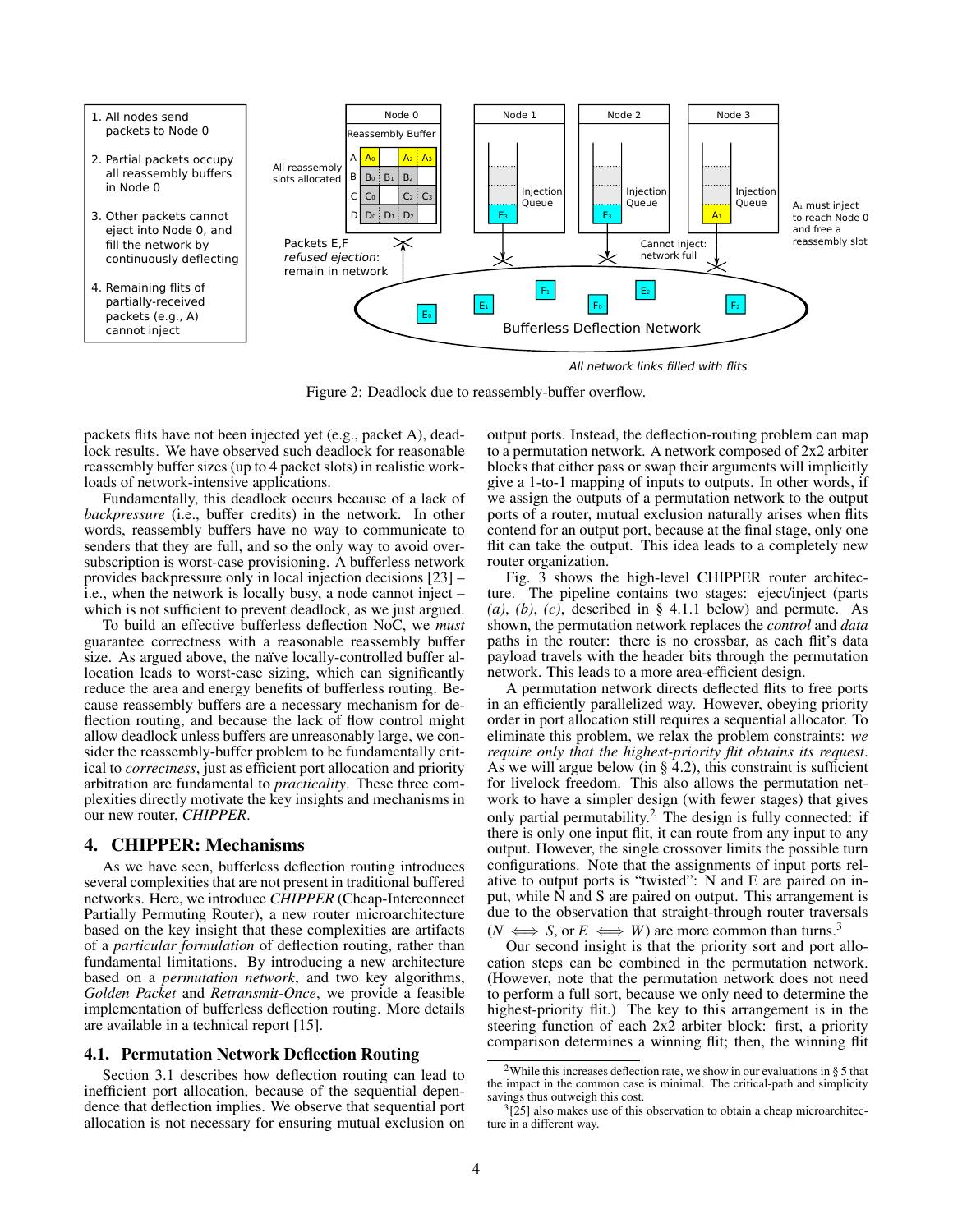

Figure 3: CHIPPER architecture: a permutation network replaces the traditional arbitration logic and crossbar.

picks the output that leads to its desired port. The losing flit, if present, takes the other output. This design preserves priority enforcement at least for the highest-priority flit, since this flit will always be a winning flit. In the highest-contention case, when all four flits request the same output, the arbiter becomes a combining tree. In the case where every flit requests a different output, the number of correct assignments depends only on the permutability of the arbiter.

4.1.1. Injection and Ejection We must now consider injection and ejection in this arbiter. So far, we have assumed four input ports and four output ports, without regard to the fifth, local, router port. We could extend the permutation network to a fifth input and output. However, this has two disadvantages: it is not a power-of-two size, and so is less efficient in hardware cost; and more importantly, the local port has slightly different behavior. Specifically, the ejection port can only accept a flit destined for the local node, and injection can only occur when there is a free slot (either because of an empty input link or because of an ejection).

We instead handle ejection and injection as a separate stage prior to the arbitration network, as shown in Fig. 3. We insert two units, the ejector and the injector, in the datapath. This allows the stages to insert and remove flits before the set of four input flits reaches the arbiter. The ejector recognizes locally-destined flits, and picks at most one through the ejector tree (part *(a)* in the figure). The ejector tree must respect the priority scheme, but as we will argue in the next section, our *Golden Packet* scheme is very cheap. When a flit is chosen for ejection, the tree directs it to the local ejection port, and the ejector kill logic (part *(b)*) removes it from the pipeline. Finally, when a flit is queued for injection, the injector finds an empty input link (picking one arbitrarily if multiple are available, not shown in the figure for simplicity) and directs the local injection port to this link via the injector muxes (part  $(c)$  in the figure). The resulting flits then progress down the pipeline into the permute stage. As we note in § 5.7, the router's critical path is through the permutation network; thus, the eject/inject stage does does not impact the critical path.

### 4.2. Golden Packet: Cheap Priorities

So far, we have addressed the port allocation problem. An efficient priority scheme forms the second half of a cheap router. In our design, each 2x2 arbiter block must take two flits and decide the winner. The Oldest-First priority scheme used by BLESS [38] decides this with an age comparison (breaking ties with other fields). However, this is expensive, because it requires a wide age field in the packet header, and large comparators in the arbiter. We wish to avoid this expense, even if it may sacrifice a little performance.

We start with the explicit goal of preserving livelock freedom, while stripping away anything unnecessary for that property. We observe that it is sufficient to pick a single packet, and prioritize that packet globally above all other packets for long enough that its delivery is ensured. If every packet in the system eventually receives this special status, then every packet will eventually be delivered. This constitutes livelock freedom. We call this scheme, which prioritizes a single packet in the system, *Golden Packet*.

We will introduce Golden Packet, or GP, in two pieces. First, GP provides a set of prioritization rules that assume the golden packet is already known. Then, GP defines an implicit function of time that rotates through all possible packets to define which is golden.

| <b>Ruleset 1 Golden Packet Prioritization Rules</b>                 |
|---------------------------------------------------------------------|
| <b>Golden Tie:</b> If two flits are golden, the lower-numbered flit |
| (first in the golden packet) wins.                                  |
| Golden Dominance: If one flit is golden, it wins over any           |
| non-golden flit.                                                    |
| Common Case: Contests between two non-golden flits are              |
| decided pseudo-randomly.                                            |
|                                                                     |

4.2.1. Prioritization Rules The GP prioritization rules are given in Ruleset 1. These rules are designed to be very simple. If a flit header already contains a bit indicating golden status, then a GP arbiter requires only a comparator as wide as the flit sequence number within a packet – typically 2 or 3 bits – and some simple combinational logic to handle the two-golden-flit<sup>4</sup>, one-golden-flit and the most common nogolden-flit cases. These rules guarantee delivery of the golden packet: the golden packet always wins against other traffic, and in the rare case when two flits of the golden packet contend, the Golden Tie rule prioritizes the earlier flit using its in-packet sequence number. However, since most packets are not golden, the Common Case (random winner) rule will be invoked most often. Thus, Golden Packet reduces critical path by requiring a smaller comparator, and reduces dynamic power by using that comparator only for the golden packet.

<sup>&</sup>lt;sup>4</sup>The two-golden-flit case is only possible when two flits from the single Golden Packet contend, which happens only if some flits in the packet had been deflected before becoming golden while in flight: once the packet is golden, no other traffic can cause its flits to deflect.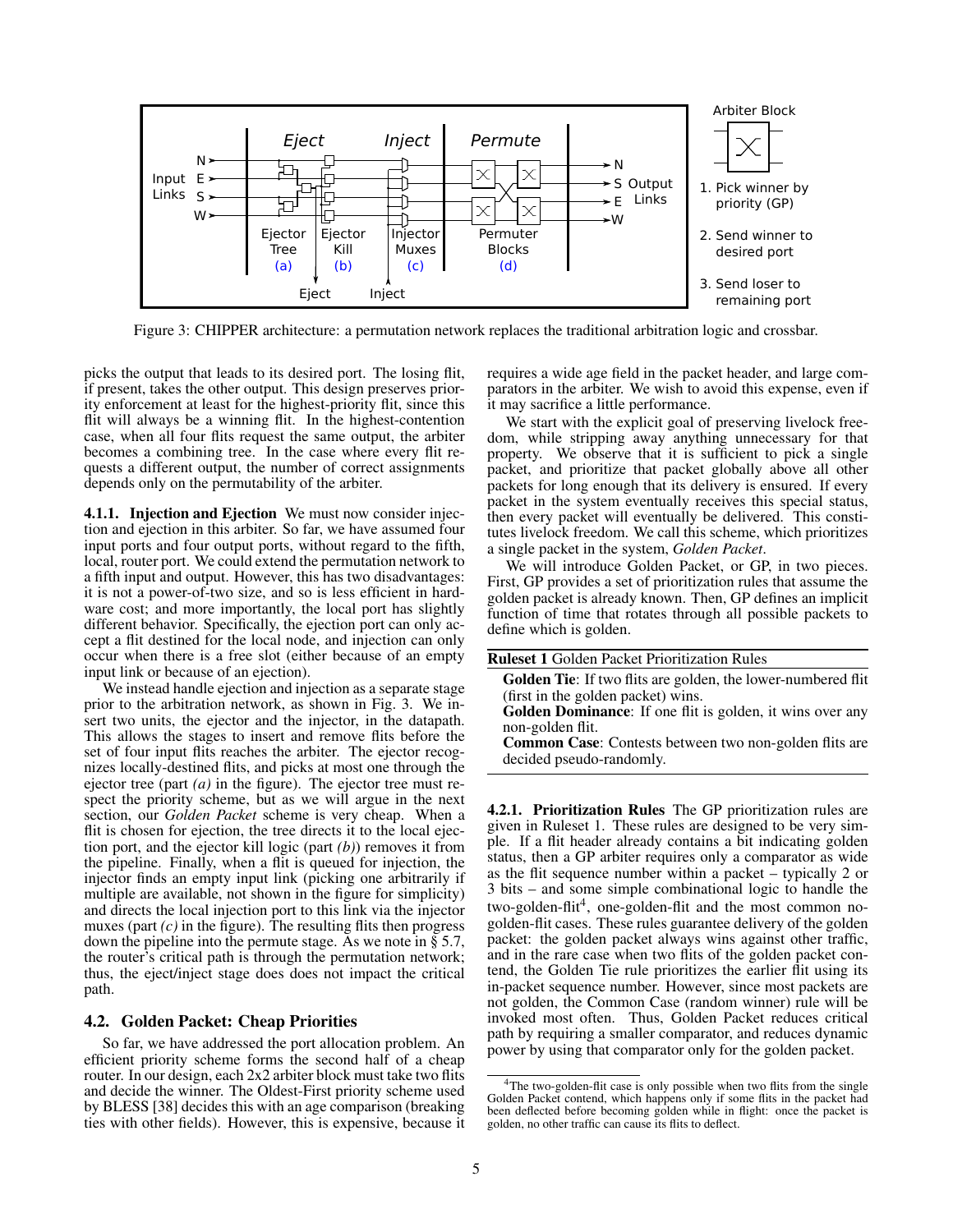4.2.2. Golden Sequencing We must specify which packet in the system is golden. All arbiters must have this knowledge, and must agree, for the delivery guarantee to work. This can be accomplished by global coordination, or by an implicit function of time computed at each router. We use the latter approach for simplicity.

We define a golden epoch to be *L* cycles long, where *L* is at least as large as the maximum latency for a golden packet, to ensure delivery. (This upper bound is precisely the maximum Manhattan distance times the hop latency for the first flit, and one more hop latency for each following flit, since the Golden Packet will never be misrouted and thus will take a minimal path.) Every router tracks golden epochs independently. In each golden epoch, either zero or one packet is golden.

The golden packet ID rotates every epoch. We identify packets by (sender, transaction ID) tuples (in practice, the transaction ID might be a sender MSHR number). We assume that packets are uniquely identifiable by some such tuple. We rotate through all possible tuples in a static sequence known to all routers, regardless of packets actually in the network. This sequence nevertheless ensures that every packet is eventually golden, if it remains in the network long enough, thereby ensuring its delivery. The golden sequence is given in Algorithm 2 as a set of nested loops. In practice, if all loop counts are powers of two, a router can locally determine the currently-chosen golden packet by examining bitfields in a free-running internal counter.

In our design, routers determine the golden-status of a packet in parallel with route computation. This check is lightweight: it is only an equality test on packet ID. Note that packets must be checked at least once per epoch while in transit, because they may become golden after injection. However, the check can be done off the critical path, if necessary, by checking at one router and forwarding the result in a header bit to the next router.

Algorithm 2 Golden Epoch Sequencing (implicit algorithm at each router)

| while true do<br>for t in $N_{tyn}$ ids do                              |
|-------------------------------------------------------------------------|
| for <i>n</i> in $N_{nodes}$ do                                          |
| packet from transaction id $t$ sent from node $n$ is golden for $L$ cy- |
| cles                                                                    |
| end for                                                                 |
| end for                                                                 |
| end while                                                               |

### 4.3. Retransmit-Once: Flow Control for In-MSHR Buffering

As we motivated in § 3, reassembly buffers pose significant problems for bufferless deflection networks. In particular, because there is no feedback (backpressure [23]) to senders, correct operation requires that the buffers are sized for the worst case, which is impractical. However, a separate mechanism that avoids buffer overflow can enable the use of a much smaller reassembly space. Along with this insight, we observe that existing memory systems already have buffer space that can be used for reassembly: the *cache miss buffers* (MSHRs [29] and shared cache request queues/buffers). In fact, the cache protocol must already allocate from a fixed pool of request buffers at shared cache nodes and handle the buffers-full case; thus, our flow control solution unifies this protocol mechanism with network-level packet reassembly.

4.3.1. Integration with Caches: Request Buffers In a typical cache hierarchy, buffering exists already in order to support cache requests. At private (L1) caches, MSHRs [29] (miss-status handling registers) track request status and buffer data as it is read from or written to the cache data array. This data buffer is ordinarily accessible at the bus-width granularity in order to transfer data to and from the next level of hierarchy. Similarly, at shared (L2) cache banks, an array of buffers tracks in-progress requests. These buffers hold request state, and also contain buffering for the corresponding cache blocks, for the same reasons as above. Because both L1 and L2-level buffers are essentially the same for flow control purposes, we refer to both as "request buffers" in this discussion.

We observe that because these request buffers already exist and are accessible at single-flit granularity, they can be used for reassembly and injection buffering at the NoC level. By considering the cache hierarchy and NoC designs together, we can eliminate the redundancy inherent in separate NoC reassembly and injection buffers. In particular, an injection queue can be constructed simply by chaining MSHRs together in injection order. Similarly, a reassembly mechanism can be implemented by using existing data-steering logic in the MSHRs to write arriving flits to their corresponding locations, thereby reassembling packets (cache blocks) in-place. By implementing separate injection and reassembly buffers in this way, we can truly call the network *bufferless*.

4.3.2. Flow Control: Retransmit-Once The lack of flow control in a bufferless deflection network can lead to deadlock in worst-case situations. We showed in § 3.3 that deadlock occurs when reassembly buffers (or request buffers) are all allocated and additional traffic requires more buffers. § 3.3 shows that a simple mechanism to handle overflow based on local router decisions can lead to deadlock. Therefore, an explicit flow control mechanism is the most straightforward solution to allow for non-worst-case buffering.

The design space for managing request buffers is characterized by two design extremes. First, a flow control scheme could require a sender to obtain a buffer reservation at a receiver before sending a packet that requires a request buffer. This scheme can be implemented cheaply as a set of counters that track reservation tokens. However, reservation requests are now on the critical path for every request.

Alternately, a flow control scheme could operate opportunistically: it could assume that a buffer will always be available without a reservation, and recover in the uncommon case when this assumption fails. For example, a receiver might be allowed to drop a request or data packet when it does not have an available buffer. The system can then recover either by implementing retransmit timeouts in senders or by sending a retransmit request from receiver to sender (either immediately or when the space becomes available). This scheme has no impact on the critical path when a request buffer is available. However, recovery imposes additional requirements. In particular, senders must buffer data for possible retransmission, and possibly wait for worst-case timeouts.

Instead, we propose a hybrid of these two schemes, shown in Fig. 4, called *Retransmit-Once*. The key idea is that the *opportunistic* approach can be used to establish a reservation on a request buffer, because the sender can usually regenerate the initial request packet easily from its own state. The remainder of the transaction then holds this reservation, removing the need to retransmit any data. This combination attains the main advantage of the opportunistic scheme – zero critical-path overhead in the common case – while also removing retransmit-buffering overhead in most cases. In other words, there is *no explicit retransmit buffer*, because only the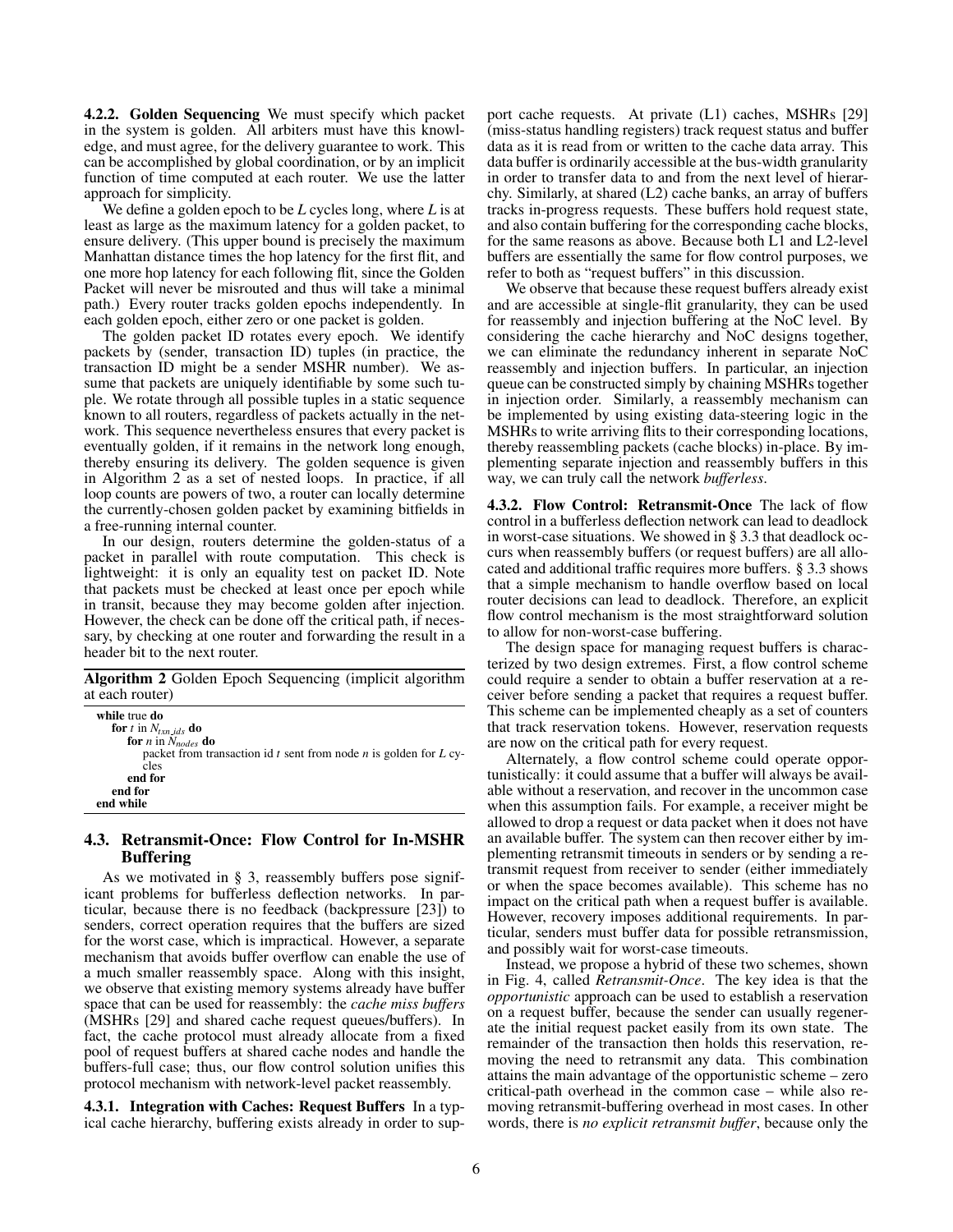initial request packet can be dropped and the contents of this packet is implicitly held by the sender.



Figure 4: Retransmit-Once flow control scheme.

We will examine the operation of Retransmit-Once in the context of a simple transaction between a private L1 cache (the requester) and a shared L2 cache slice (the receiver). The L1 requests a cache block from the L2; the L2 sends the data, and then, after performing a replacement, the L1 sends a dirty writeback to the L2 in another data packet. Request buffers are needed at both nodes. However, the requester (L1) initiates the request, and so it can implicitly allocate a request buffer at its own node (and stall if no buffer is available). Thus, we limit our discussion to the request buffer at the receiver (L2). Note that while we discuss only a simple threepacket transaction, any exchange that begins with a single-flit request packet can follow this scheme<sup>5</sup>.

In the common case, a request buffer is available and the opportunistic assumptions hold, and Retransmit-Once has no protocol overhead. The scheme affects operation only when a buffer is unavailable. Such an example is shown in Fig. 4. The L1 (sender) initially sends a single-flit request packet to the L2 (receiver), at  $(1)$ . The packet has a special flag, called the *start-bit*, set to indicate that the transaction requires a new request buffer (this can also be implicit in the packet type). In this example, the L2 has no request buffers available, and so is forced to drop the packet at  $(2)$ . It records this drop in a *retransmit-request queue*: it must remember the sender's ID and the request ID (e.g., MSHR index at the sender) in order to initiate a retransmit of the proper request. (In practice, this queue can be a bitfield with one bit per private MSHR per sender, since ordering is not necessary for correctness.)

Some time later, a buffer becomes available, because another request completes at  $(3)$ . The receiver  $(L2)$  then finds the next retransmit in its retransmit-request queue, and sends a packet to initiate the retransmit. It also *reserves* the available buffer resource for the sender (L1). This implies that only one retransmit is necessary, because the request buffer is now guaranteed to be reserved. The L1 retransmits its original request packet from its request state at  $(4)$ . The L2's request buffer is reserved for the duration of the request at  $(5)$ , and the transaction continues normally: the L2 processes the request and sends a data response packet. Finally, in this example, the L1 sends a dirty writeback packet. This last packet has a special *end-bit* set that releases the request buffer reservation. Importantly, during the remainder of the sequence, the L1 never needs to retransmit, because the L2 has reserved a request buffer with reassembly space. Thus, no retransmit buffering is necessary. Accordingly, when the L1 sends its dirty writeback, it can free all resources associated with the transaction at  $(6)$ , because of this guarantee.

Algorithms 3 and 4 specify flow-control behavior at the receiver for the first and last packets in a transaction. A counter tracks available buffers.

4.3.3. Interaction with Golden Packet Finally, we note that Retransmit-Once and Golden Packet coexist and mutually maintain correctness because they operate at different protocol levels. Golden Packet ensures correct flit delivery without livelock. Retransmit-Once takes flits that are delivered, and provides deadlock-free packet reassembly and request buffer management, regardless of how flit delivery operates and despite the lack of backpressure. In particular, Golden Packet always dictates priorities at the network router level: a packet that has a reserved buffer slot destination is no different from any other packet from the router's point of view. In fact, golden flits may contend with flits destined to reserved buffer spaces, and cause them to be deflected or to not be ejected in some cycle. However, correctness is not violated, because the deflected flits will eventually be delivered (as guaranteed by Golden Packet) and then reassembled (by Retransmit-Once).

| Algorithm 3 Receiving a packet with the <i>start-bit</i>                                                                                                                       |  |  |  |  |  |
|--------------------------------------------------------------------------------------------------------------------------------------------------------------------------------|--|--|--|--|--|
| if $slots > 0$ then<br>$slots \Leftarrow slots - 1$<br>allocate buffer slot and return<br>else<br>set retransmit bit for sender (node, transactionID)<br>drop packet<br>end if |  |  |  |  |  |
|                                                                                                                                                                                |  |  |  |  |  |
| Algorithm 4 Receiving a packet with the end-bit                                                                                                                                |  |  |  |  |  |
| if pending retransmits then<br>send retransmit request indicated by next set retransmit bit                                                                                    |  |  |  |  |  |

| sena renambimi request mareatea o prient set renambimi ont<br>else |  |
|--------------------------------------------------------------------|--|
| $slots \leftarrow slots + 1$                                       |  |
| end if                                                             |  |

## 5. Evaluation

Our goal is to build a cheap, simple bufferless deflection router while minimally impacting performance for our target, low-to-medium-load applications. We evaluate two basic metrics: performance (application-level, network-level, and operational frequency), and hardware cost (network power and area). We compare CHIPPER to a traditional buffered NoC, as well as a baseline bufferless NoC, BLESS [38]. We will show performance results from simulation, and hardware cost results (including per-workload power) from RTL synthesis of BLESS and CHIPPER models, as well as ORION [55].

### 5.1. Methodology

We evaluate our proposed design using an in-house cycleaccurate simulator that runs both multiprogrammed and multithreaded workloads. For multiprogrammed runs, we collect instruction traces from SPEC CPU2006 [49] applications,

<sup>&</sup>lt;sup>5</sup>For more complex protocols that may send a data packet to a third party (e.g., more complex cache mapping schemes where writebacks may go to different L2 banks/slices than where the replacement data came from), a separate control packet can make a reservation at the additional node(s) in parallel to the critical path of the request.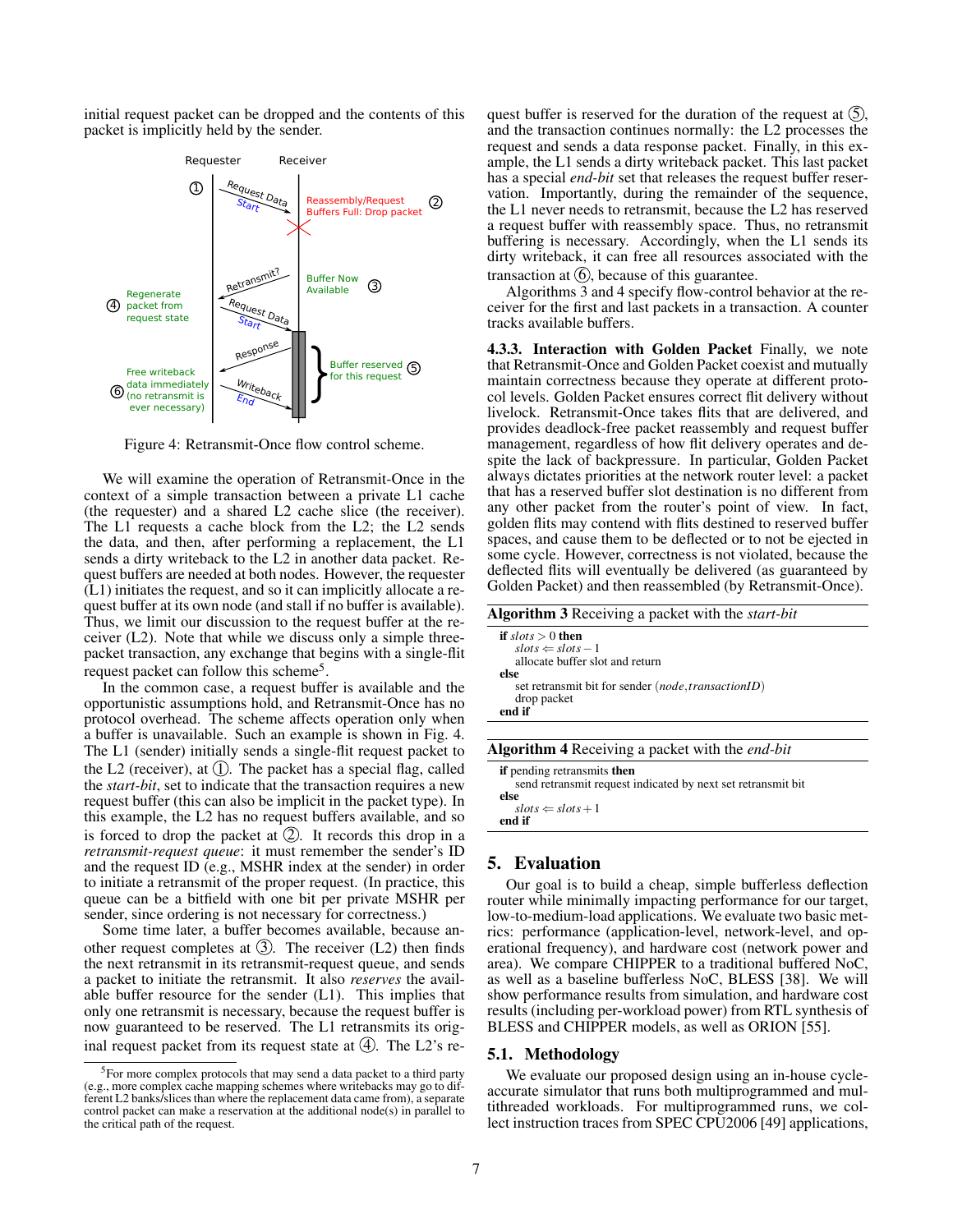| <b>Parameter</b>            | <b>Setting</b>                                                                                             |
|-----------------------------|------------------------------------------------------------------------------------------------------------|
| System topology             | $8x8$ mesh, dense configuration (core + shared cache at every node); $4x4$ for multithreaded               |
| Core model                  | Out-of-order x86, 128-entry instruction window, 16 MSHRs                                                   |
| Private L1 cache            | 64 KB, 4-way associative, 64-byte block size                                                               |
| Shared L <sub>2</sub> cache | perfect (always hits), distributed (S-NUCA [24]), 16 request buffers (reassembly/inject buffers) per slice |
| Coherence protocol          | Simple directory-based, based on SGI Origin [30], perfect directory                                        |
| Interconnect Links          | 1-cycle latency, 128-bit flit width (4 flits per cache block)                                              |
| Baseline buffered router    | 2-cycle latency, 4 VCs/channel, 8 flits/VC                                                                 |
| Baseline BLESS router       | 2-cycle latency, FLIT-BLESS [38]                                                                           |

Table 1: System parameters used in our evaluation.

as well as several real-world desktop and server applications (including two commercial web-search traces). We use Pin-Points [43] to select representative phases from each application, and then collect instruction traces using a custom Pintool [32]. For multithreaded workloads, we collect instruction traces from SPLASH-2 [57], annotated with lock and barrier information to retain proper thread synchronization. Power, area and timing cost results come from hardware models, described in § 5.7. Power results in this section are based on cycle-accurate statistics from workload simulations and represent total network power, including links.

Each multiprogrammed simulation includes a 40M cycle warmup, and then runs until every core has retired 10M instructions. Applications freeze statistics after 10M instructions but continue to run to exert pressure on the system. We found that warmup counters on caches indicate that caches are completely warm after 40M cycles for our workloads, and 10M instructions is long enough for the interconnect to reach a steady-state. Each multithreaded simulation is run until a certain number of barriers (e.g., main loop iterations).

#### 5.2. System Design and Parameters

We model an 8x8-mesh CMP for our multiprogrammed evaluations and a 4x4-mesh CMP for our multithreaded evaluations. Detailed cache, core and network parameters are given in Table 1. The system is a shared-cache hierarchy with a distributed shared cache. Each node contains a compute core, a private cache, and a slice of shared cache. Addresses are mapped to cache slices with the S-NUCA scheme [24]: the lowest-order bits of the cache block number determine the home node. The system uses a directory-based coherence protocol based on the SGI Origin [30]. We also evaluate sensitivity to cache mapping with a locality-aware scheme.

Importantly, we model a *perfect shared cache* in order to stress the interconnect: every access to a shared cache slice is a hit, so that no requests go to memory. This isolates the interconnect to provide an upper bound for our performance degradation – in other words, to report conservative results.

### 5.3. Workloads

Multiprogrammed: We run 49 multiprogrammed workloads, each consisting of 64 independent programs. 39 of these workloads are homogeneous, consisting of 64 copies of one application. The remaining 10 are randomly-chosen mixes from our set of 39 applications. Our application set consists of 26 SPEC CPU2006 benchmarks (including two traces of mcf), three SPEC CPU2000 benchmarks (vpr, art, crafty), and 10 other server and desktop traces: health (from the Olden benchmarks [45]), matlab [33], sharepoint.1, sharepoint.2 [37], stream [34], tpcc [1], xml (an XML-parsing application), search-1, search-2 (web-search traces from a commercial search engine).

Multithreaded: We run five applications from the SPLASH-2 [57] suite: fft, luc, lun, radix and cholesky. As described in § 5.1, we delineate run lengths by barrier counts: in particular, we run cholesky for 3 barriers, fft for 5, luc for 20, lun for 10, and radix for 10 barriers.

### 5.4. Application-Level Performance

In multiprogrammed workloads, we measure applicationlevel performance using the weighted speedup metric [48]:

$$
WS = \sum_{i=1}^{N} \frac{IPC_{shared}}{IPC_{alone}} \tag{1}
$$

We compute weighted speedup in all workloads using a buffered-network system as the baseline (*IPCalone* values). This allows direct comparison of the networks. In multithreaded workloads, we compare execution times directly by normalizing runtimes to the buffered-network baseline.

Overall results: For our set of multiprogrammed workloads, CHIPPER degrades weighted speedup by 13.6% on average (49.8% max in one workload) from the buffered network, and 9.6% on average (29.9% max) from BLESS. For our set of multithreaded workloads, CHIPPER degrades performance (increases execution time) by 1.8% on average  $(3.7\% \text{ max})$ . As described above, these results are pessimistic, obtained with perfect shared cache in order to stress the interconnect. Additionally, for the least intensive third of multiprogrammed workloads, and for the multithreaded workloads we evaluate, performance impact is completely negligible.

Per-workload results: However, average performance degradation does not tell the whole story. Examining degradation by workload intensity yields more insight. Fig. 5 shows weighted speedup (for multiprogrammed) and normalized runtime (for multithreaded), as well as network power, for a representative subset of all multiprogrammed workloads (for space reasons) and all multithreaded workloads. Behavior can be classified into two general trends. First, for workloads that are not network-intensive, CHIPPER experiences very little degradation relative to both buffered and BLESS networks. This is the best case for a cheap interconnect, because the application load is low, requiring much less than the peak capacity of the baseline buffered network. As workloads begin to become more network-intensive, moving to the right in Fig. 5, both bufferless networks (BLESS and CHIPPER) generally degrade relative to the buffered baseline. We note in particular that the SPLASH-2 multithreaded workloads experience very little degradation because of low network traffic. As described in [38], bufferless routing is a compelling option for low-to-medium load cases. We conclude that at low load, CHIPPER is effective at preserving performance while significantly reducing NoC power.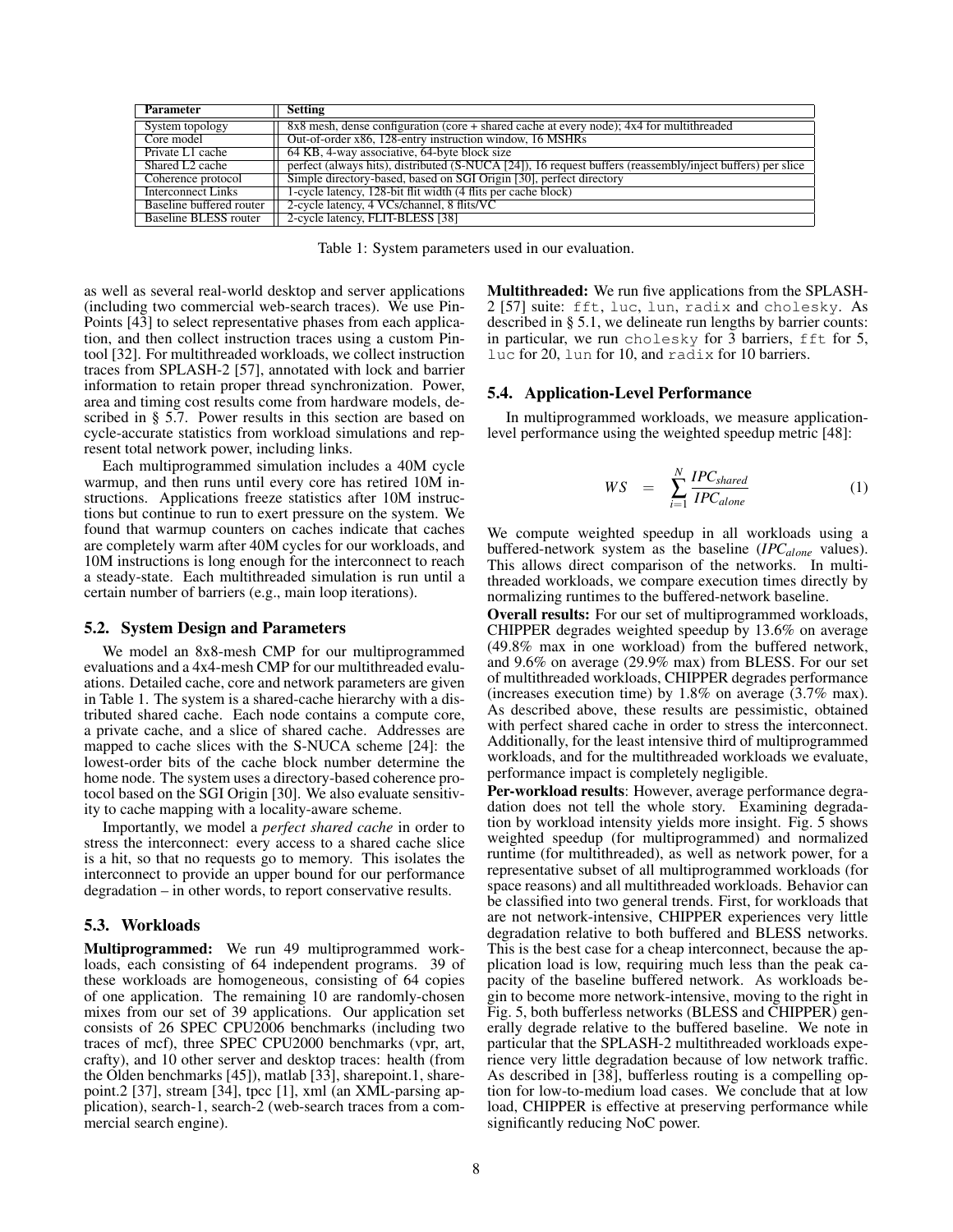

Figure 5: Application performance and network power comparisons.

## 5.5. Power and Energy Efficiency

Power: Figure 5 shows average network power for each evaluated workload. These results demonstrate the advantage of bufferless routing at low-to-medium load. Both CHIPPER and BLESS have a lower power ceiling than the buffered router, due to the lack of buffers. Thus, in every case, these router designs consume less power than a buffered router. In multiprogrammed workloads, CHIPPER consumes 54.9% less power on average than buffered and 8.8% less than BLESS; with multithreaded workloads, CHIPPER consumes 73.4% less than buffered and 10.6% less than BLESS.

System energy efficiency: The discussion above evaluates efficiency only within the context of network power. We note that when full-system power is considered, slowdowns due to interconnect bottlenecks can have significant negative effects on total energy. A full evaluation of this tradeoff is outside the scope of this work. However, the optimal point depends entirely on the fraction of total system power consumed by the NoC. If this fraction is sufficiently large, the energy tradeoffs shown here apply. For low-to-medium intensity loads, minimal performance loss coupled with significant router power, area and complexity reduction make CHIPPER a favorable design tradeoff regardless of the fraction of system power consumed by the NoC.

### 5.6. Network-Level Performance

We present latency and deflection as functions of injection rate for uniform random traffic in Figures 6a and 6b respectively. We show in Fig. 6a that CHIPPER saturates more quickly than BLESS, which in turn saturates more quickly than a buffered interconnect. Furthermore, CHIPPER clearly has a higher deflection rate for a given network load, which follows from the less exhaustive port allocator.

Sensitivity: We evaluate sensitivity to two network parameters: golden epoch length, and reassembly buffer size. For the former, we observe that as epoch length sweeps from 8 (less than the minimum required value for a livelock freedom guarantee) to 8192, and synthetic injection rate sweeps from 0 to network saturation, *IPC* varies by 0.89% maximum. This small effect is expected because golden flits comprise 0.37% on average (0.41% max) of router traversals over these sweeps. The epoch length is thus unimportant for throughput.

The reassembly buffer size can have a significant effect if it is too small for the presented load. When reassembly buffers are too small, they become the interconnect bottleneck: the opportunistic assumption of available receiver space fails, and most requests require retransmits. With a 25 MPKI synthetic workload and only one buffer per node, the retransmit rate is 72.4%, and IPC drops by  $56.7\%$  from the infinite-buffer case. However, IPC reaches its ideal peak with 8 buffers per node at this workload intensity, and is flat beyond that; for a lessintensive 10 MPKI synthetic workload, performance reaches ideal at 5 buffers per node. In the application workloads, with 16 buffers per node, the retransmit rate is 0.0016% on average (0.021% max). Thus, we conclude that when buffers are sized realistically (16 buffers per node) the overhead of Retransmit-Once is negligible.

Effect of Locality-Aware Data Mapping: Finally, we evaluate the effects of data locality on network load, and thus, the opportunity for a cheaper interconnect design. We approximate a locality-aware cache mapping scheme by splitting the 8x8-mesh into sixteen 2x2 neighborhoods or four 4x4 neighborhoods: for each node, its cache blocks are striped statically across only its neighborhood. This is a midpoint between one extreme, in which every node has its entire working set in its local shared-cache slice (and thus has zero network traffic) and the other extreme, S-NUCA over the whole mesh, implemented in our evaluations above.

We find that for the set of 10 random-mix workloads on an 8x8-mesh (11.7% weighted speedup degradation from buffered to CHIPPER), modifying cache mapping to use 4x4 neighborhoods reduces weighted speedup degradation to 6.8%, and using 2x2 neighborhoods reduces degradation to 1.1%. This result indicates that mechanisms that increase locality in NoC traffic can significantly reduce network load, and provide further motivation for cheap interconnects such as CHIPPER.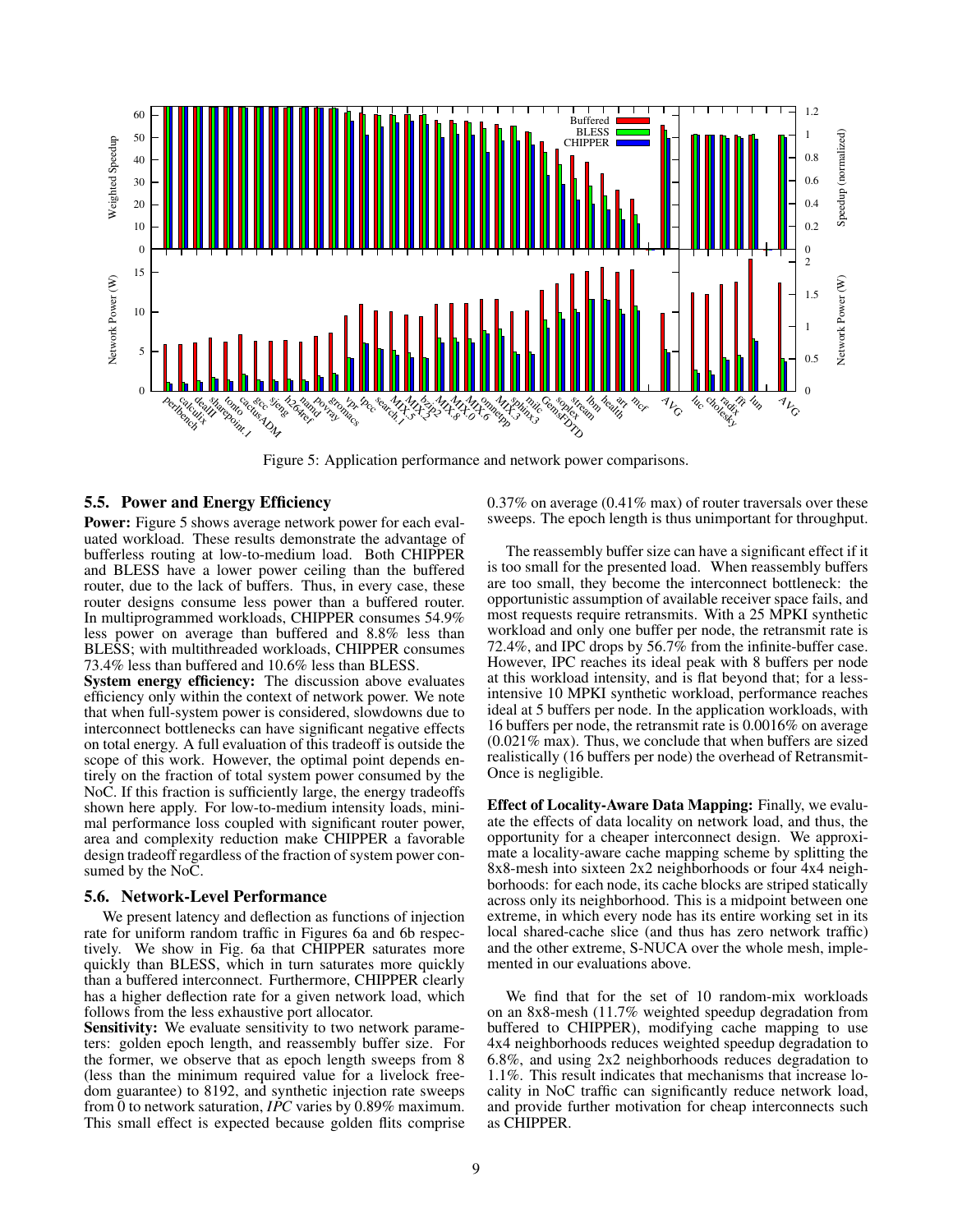

Figure 6: Network-level evaluations: latency and deflection with synthetic traffic.

### 5.7. Hardware Complexity

In order to obtain area and timing results, and provide power estimates for workload evaluations, we use RTL (Verilog) models of CHIPPER and BLESS, synthesized with the Synopsys toolchain using a commercial 65nm process. We model the buffered baseline timing with a publicly available buffered NoC model from Stanford [50]. However, because of an inadequate wire model, we were not able to obtain adequate area/power estimates for the flit datapath; for this reason, we used ORION [55] to obtain estimates for the buffered baseline area/power. For both bufferless routers, we synthesized control logic, and then added crossbar area and power estimates from ORION. CHIPPER is also conservatively modeled by including crossbar area/power, and shrinking the permutation network to only the control-path width; further gains should be possible with a realistic layout that routes the datapath through the permutation network. For both bufferless models, we synthesize a single router, with parameters set for an 8x8-mesh. Finally, for all three networks, we model link power with ORION assuming 2.5mm links (likely conservative for an 8x8-mesh). We do not model reassembly buffers, since we use MSHRs for this purpose.

Table 2 shows area and timing results for CHIPPER, BLESS and traditional buffered routers. The reduction in area from buffered to either of the bufferless designs is significant; this gap is dominated by buffers (35.3% of the buffered router's area). The additional reduction from BLESS to CHIPPER is due to simpler control logic. Altogether, CHIP-PER has 36.2% less area than the buffered baseline. Additionally, the critical path delays are comparable for both designs: CHIPPER's critical path, which is through the sort network, is only 1.1% longer than the critical path in the buffered model. We conclude that CHIPPER can attain nearly the same operating frequency as a buffered router while reducing area, power (as shown in § 5.5) and complexity significantly.

## 6. Related Work

Deflection routing: Deflection routing was first introduced as hot-potato routing in [3]. It has found use in optical networks [8], where deflection is cheaper than buffering. Recently, bufferless routing has received renewed interest in interconnect networks. BLESS [38] motivates bufferless deflection routing in on-chip interconnect for cost reasons. However, it does not consider arbitration hardware costs, and it does not solve the reassembly-buffer problem. The Chaos router [28] is an earlier example of deflection routing. The router is not bufferless; rather, it uses a separate deflection queue to handle contention. The HEP multiprocessor [47] and the Connection Machine [20] used deflection networks. Finally, [31, 52] evaluate deflection routing in several NoC topologies and with several deflection priority schemes. However, [31] does not evaluate application-level performance or model hardware complexity, while [52] does not show livelock freedom nor does it consider hardware cost of the deflection router control logic. Neither work examines the reassembly-buffer problem that we solve.

Drop-based bufferless routing: BLESS [38] is bufferless as well as deflection-based. However, several networks eliminate buffers without deflection. BPS [16] proposes bufferless routing that drops packets under contention. SCARAB [19] builds on BPS by adding a dedicated circuit-switched NACK network to trigger retransmits. This work evaluates hardware cost with detailed Verilog models. However, neither BPS nor SCARAB rigorously prove livelock freedom. Furthermore, the separate NACK network increases link width and requires a separate circuit-switching crossbar.

Other bufferless alternatives: Ring-based interconnects [46, 44] are particularly well-suited for bufferless operation, because no routing is required once a flit enters the ring: it simply travels until it reaches its destination. Rings have low complexity and cost, but scale worse than meshes, tori and other topologies beyond tens of nodes. Hierarchical bus topologies [53] offer another alternative, especially compelling when traffic exhibits locality. Both of these non-mesh topologies are outside the scope of this work, however.

Reducing cost and complexity in buffered routers: Elastic Buffer Flow Control [35] makes use of the buffer space inherent in pipelined channels to reduce buffer cost. The iDEAL router [26] reduces buffering by using dual-function links that can act as buffer space when necessary. The ViChaR router [39] dynamically sizes VCs to make more efficient use of a buffer budget, allowing reduced buffer space for equivalent performance. In all these cases, the cost of VC buffers is reduced, but buffers are not completely eliminated as in bufferless deflection routing. Going further, Kim [25] eliminates VC buffers while still requiring intermediate buffers (for injection and for turning). The work shares our goal of simple microarchitecture. Routing logic is simpler in [25] than in our design, because of buffering; however, [25] does not use adaptive routing, and requires flow control on a finer grain than Retransmit-Once to control injection fairness. [56] pro-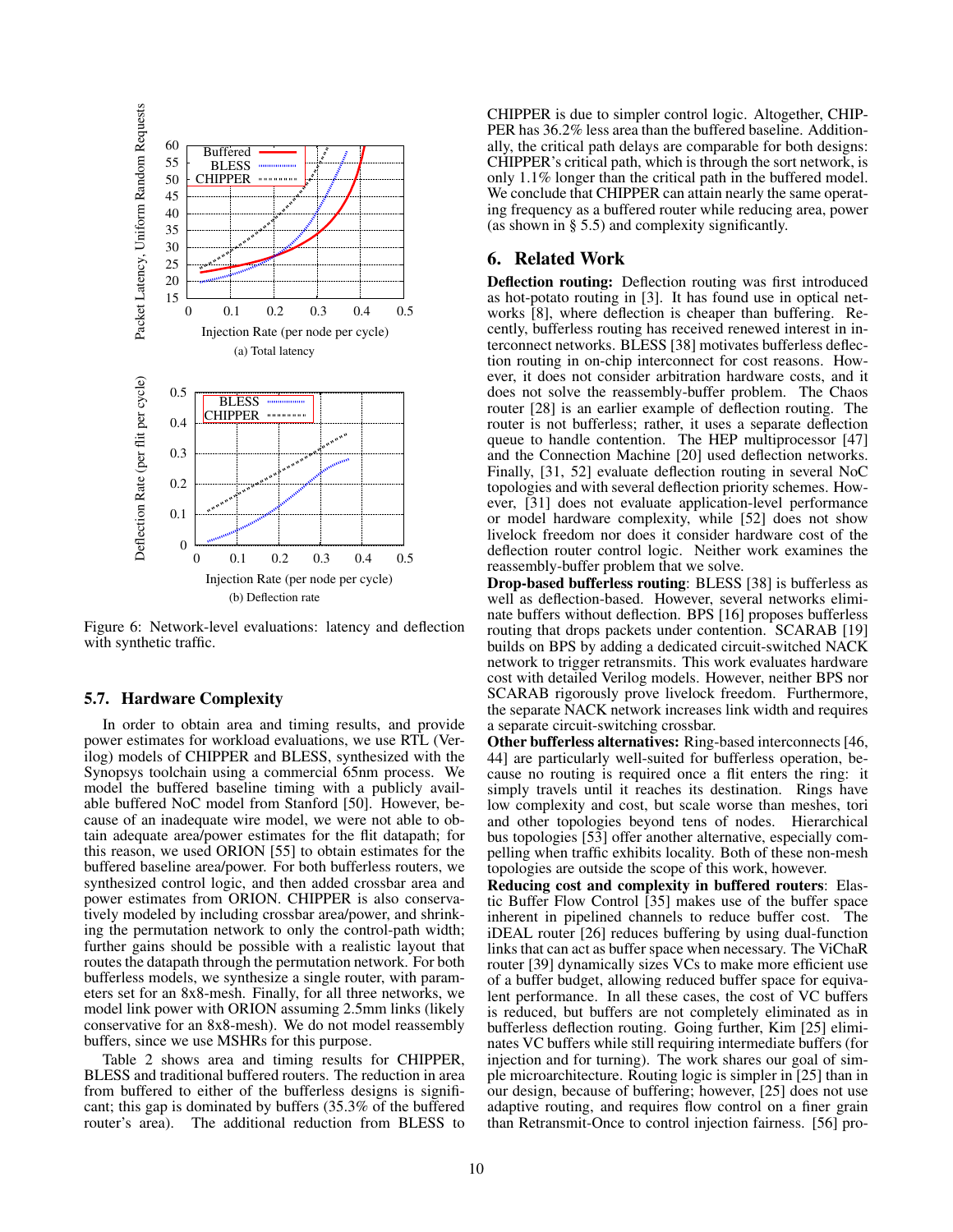|                    | <b>Buttered</b>  | BLESS            | <b>CHIPPER</b>   | $\%$ $\Delta$ Buffered $\rightarrow$ CHIPPER | $\%$ $\Delta$ BLESS $\rightarrow$ CHIPPER |
|--------------------|------------------|------------------|------------------|----------------------------------------------|-------------------------------------------|
| Area               | 480174 $\mu m^2$ | 311059 $\mu m^2$ | 306165 $\mu m^2$ | 36.2\% reduction                             | 6% reduction                              |
| Timing (crit path) | .88ns            | $\angle 68$ ns   | $.90$ ns         | $1.1\%$ increase                             | $29.1\%$ reduction                        |

Table 2: Hardware cost comparisons for a single router in a 65nm process.

poses buffer bypassing to reduce dynamic power and latency in a buffered router, and [36] evaluates such a router against BLESS. The paper's evaluation shows that with a custom buffer layout (described in [2]), an aggressive buffered design can have slightly less area and power cost than a bufferless deflection router, due to the overhead of BLESS arbitration and port allocation. However, our goal is specifically to reduce these very costs in bufferless deflection routing; we believe that by addressing these problems, we show bufferless deflection routing to be a practical alternative.

Improving performance and efficiency of bufferless NoCs: Several works improve on a baseline bufferless design for better performance, energy efficiency, or both. Jafri et al. in [23] propose a hybrid NoC that switches between bufferless deflection routing and buffered operation depending on load. Nychis et al. in [40] investigate congestion control for bufferless NoCs that improves performance under heavy load. Both mechanisms are orthogonal to our work, and CHIPPER could be combined with either or both techniques to improve performance under heavy load.

Permutation network: Our permutation network is a 2-ary 2-fly Butterfly network [12]. The ability of indirect networks to perform permutations is well-studied: [54] shows a lower bound on the number of cells required to configure any permutation. (For our 4-input problem, this bound is 5, thus our design is only partially permutable.) Rather, the new contribution of the CHIPPER deflection-routing permutation network is the realization that the deflection-routing problem maps naturally to an indirect network, with the *key difference* that contention is resolved at each 2x2 cell by misrouting rather than blocking. CHIPPER embeds these permutation networks within each node of the overall mesh network. To our knowledge, no other deflection router has made this design choice.

Livelock: Livelock freedom guarantees can be classified into two categories: probabilistic and deterministic. BLESS [38] proposes Oldest-First (as discussed in § 2.2.1), which yields an inductive argument for deterministic livelock freedom. Busch et al. [7] offer a routing algorithm with a probabilistic livelock guarantee, in which packets transition between a small set of priorities with certain probabilities. [28] also provides a probabilistic guarantee. Golden Packet provides a deterministic guarantee, but its key difference from [7, 28] is its end goal: it is designed to be as simple as possible, with hardware overhead in mind.

Deadlock: Deadlock in buffered networks is well-known [11] and usually solved by using virtual channels [10]. However, our reassembly-buffer deadlock is a distinct issue. Hansson et al. [18] observe a related problem due to inter-packet (request-response) dependencies in which deadlock can occur even when the interconnect itself is deadlock-free. Like the reassembly-buffer deadlock problem described in this paper, this occurs due to ejection backpressure: responses to previous requests cannot be injected, and so new requests cannot be ejected. However, our problem differs because it exists independently of inter-packet dependencies (i.e., could happen with only one packet class), and happens at a lower level (packet reassembly). [18] proposes end-to-end flow control with token passing as a solution to message-dependent deadlock, but assumes a window-based buffering scheme. Our flow-control scheme is distinguished by its opportunistic common-case, lack of explicit token passing, and lack of an explicit retransmit window due to integration into MSHRs.

## 7. Other Applications and Future Work

While *CHIPPER*'s design point is appealing for its simplicity, there is a large design space that spans the gap between large, traditional buffered routers and simple deflection routers. Several directions are possible for future work. First, the mechanisms that comprise CHIPPER are not limited to the specific design shown here, nor are they mutually dependent, and extensions of these techniques to other networks might allow for hardware cost reduction at other design points. Golden Packet can be extended to any nonminimal adaptive interconnect in order to provide livelock freedom. Likewise, the basic permutation-network structure can be used with other priority schemes, such as Oldest-First or an application-aware scheme [14, 13], by modifying the comparators in each arbiter block. Finally, Retransmit-Once offers deadlock freedom in any deflection network that requires reassembly buffers. In fact, it can also be extended to provide flow control for other purposes, such as congestion control; in general, it allows receivers to throttle senders when necessary, in a way that is integrated with the basic functionality of the network. Additionally, we have shown only one permutation network topology. A more detailed study of the effect of partial permutability on network-level and applicationlevel performance would allow for optimizations that take advantage of properties of the presented traffic load. In particular, heterogeneity in the permutation network with regard to the more likely flit permutations (at center, edge and corner routers) might increase efficiency.

## 8. Conclusions

We presented *CHIPPER*, a router design for bufferless deflection networks that drastically reduces network power and hardware cost with minimal performance degradation for systems with low-to-medium network load. CHIPPER *(i)* replaces the router core with a partial permutation network; *(ii)* employs *Golden Packet*, an implicit token-passing scheme for cheap livelock freedom; and *(iii)* introduces *Retransmit-Once*, a flow-control scheme that solves the reassembly-buffer backpressure problem and allows use of MSHRs for packet reassembly, making the network truly bufferless. Our techniques reduce router area by 36.2% from a traditional buffered design and reduce network power by 54.9% (73.4%) on average, in exchange for 13.6% (1.9%) slowdown, with multiprogrammed (multithreaded) workloads. In particular, slowdown is minimal and savings are significant at low-to-medium load. We thus present a cheap and practical design for a bufferless interconnect – an appealing design point for vastly reduced cost. It is our hope that this will inspire more ideas and further work on cheap interconnect design.

## Acknowledgments

We thank the anonymous reviewers for their feedback. We gratefully acknowledge members of the SAFARI research